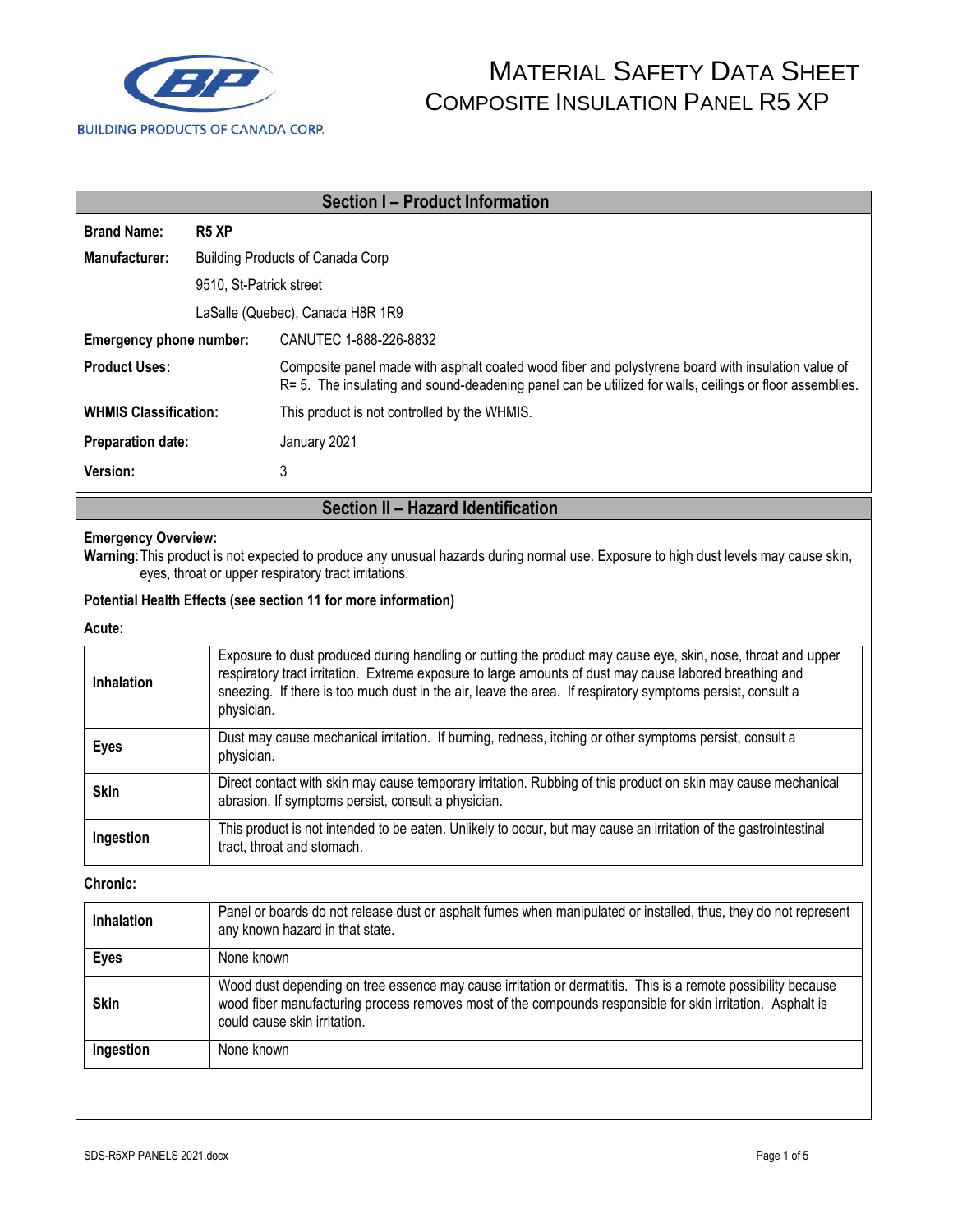

**Primary entry routes:** Inhalation, eyes and skin contact.

Carcinogenicity, teratogenicity, embryotoxicity, mutagenicity: This product has no carcinogenic, teratogenic, mutagenic, or embryotoxic known effects.

| Component                 | IARC.                      | <b>NTP</b> | <b>ACGIH</b>                  | CAL-65                   |
|---------------------------|----------------------------|------------|-------------------------------|--------------------------|
| Wood Fiber                | Not Listed                 | Not Listed | Not Listed                    | Not Listed               |
| Starch                    | Not Listed                 | Not Listed | Not Listed                    | Not Listed               |
| Wax                       | Not Listed                 | Not Listed | Not Listed                    | Not Listed               |
| Wood Dust from sawing     | Carcinogenic to<br>Human   | Not Listed | Confirmed Human<br>Carcinogen | State to Cause<br>Cancer |
| Asphalt fumes (8052-42-4) | Carcinogenic to<br>animals | Not Listed | Suspected Human<br>Carcinogen | Not Listed               |
| Polystyrene fumes         | Not Listed                 | Not Listed | Not Listed                    | Not Listed               |

#### **Section III – Composition/ Information on ingredients**

| Component        | CAS No.    | EC No.    | Weight % |
|------------------|------------|-----------|----------|
| Wood Fiber       | Mixture    | Mixture   | >75      |
| Starch           | 9005-25-8  | 232-679-6 | <4       |
| Wax              | 8002-74-2  | 232-315-6 |          |
| Polystyrene      | 9003-53-6  | 500-008-9 | $<$ 15   |
| Oxidized asphalt | 64742-93-4 | 265-196-4 | <5       |

The components declared herein are not considered hazardous components as per WHMIS, OSHA and 29 CFR 1910.1200 legislations.

As per OSHA and WHMIS the above product is considered a consumable item and do not require SDS or MSDS. However we want to disclose as much as possible information relating to health and safety, to ensure that the product is handled and used properly. This SDS contains valuable information for safe handling and proper use of the product. This SDS should be retained and available for employees and other users.

#### **Section IV – First aid measures**

**Inhalation:** In case of inhalation of gas or vapor, remove person to fresh air. If breathing is difficult or ceases, administer oxygen. If symptoms persist, consult a physician.

**Skin contact:** Wash skin with soap and water. If irritation persists, consult a physician.

**Eye contact:** Flush eyes with water for 15 to 20 minutes. If irritation persists, consult a physician.

**Ingestion:** This product is not intended to be eaten. Ingestion is unlikely to occur. If ingestion occurs, consult a physician.

**Medical conditions which may be aggravated**: Pre-existing respiratory and lung diseases such as bronchitis, emphysema or asthma. Pre-existing skin conditions such as rashes and dermatitis.

**Notes to the physician:** This product is a mechanical irritant, acute exposure is not expected to produce any chronic health effect. Treatment should be aimed at alleviating symptoms.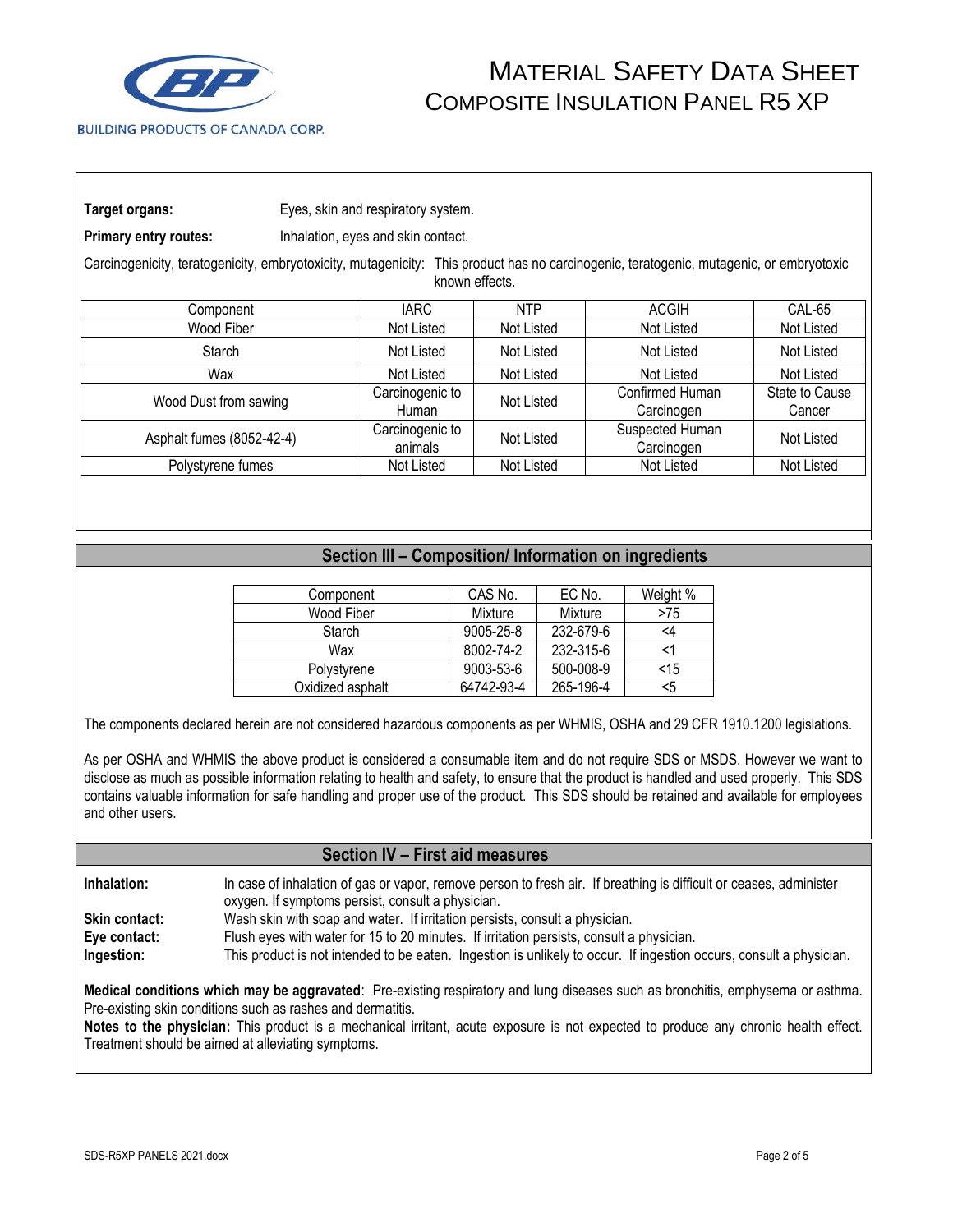

| Section V - Fire Fighting measures                                                                                                    |                                                                                                                                                                                                                                                                                                                                                                                                                                                                                                                                                                                                                                                                                                                   |                                                                                                                                                                                                                                                                                                      |                              |                                               |                                             |  |  |
|---------------------------------------------------------------------------------------------------------------------------------------|-------------------------------------------------------------------------------------------------------------------------------------------------------------------------------------------------------------------------------------------------------------------------------------------------------------------------------------------------------------------------------------------------------------------------------------------------------------------------------------------------------------------------------------------------------------------------------------------------------------------------------------------------------------------------------------------------------------------|------------------------------------------------------------------------------------------------------------------------------------------------------------------------------------------------------------------------------------------------------------------------------------------------------|------------------------------|-----------------------------------------------|---------------------------------------------|--|--|
| Flash Point:<br>Flammable Limits in air:                                                                                              | Auto-Inflammation Temperature:                                                                                                                                                                                                                                                                                                                                                                                                                                                                                                                                                                                                                                                                                    | 200°C (wood dust / molten polystyrene)<br>$>300^{\circ}$ C<br>Upper Flammable Limit (UFL):                                                                                                                                                                                                           | No object<br>No object       |                                               |                                             |  |  |
| Flammability Classification:<br>Rate of Burning                                                                                       |                                                                                                                                                                                                                                                                                                                                                                                                                                                                                                                                                                                                                                                                                                                   | B2 (DIN 4102)<br>Not Determined                                                                                                                                                                                                                                                                      | Lower Flammable Limit (LFL): |                                               |                                             |  |  |
| <b>Specific Dangers</b>                                                                                                               |                                                                                                                                                                                                                                                                                                                                                                                                                                                                                                                                                                                                                                                                                                                   | When in contact with an ignition source, wood dust can be an explosion hazard.                                                                                                                                                                                                                       |                              |                                               |                                             |  |  |
| Combustion products:<br>Fire Fighting Agents:                                                                                         |                                                                                                                                                                                                                                                                                                                                                                                                                                                                                                                                                                                                                                                                                                                   | Fire gives off normal combustion products.<br>Use dry powder, foam and water spray or appropriate extinguishing media for surrounding materials on<br>fire.                                                                                                                                          |                              |                                               |                                             |  |  |
| Fire Fighting Procedures:                                                                                                             |                                                                                                                                                                                                                                                                                                                                                                                                                                                                                                                                                                                                                                                                                                                   | Wear self-contained breathing apparatus and full protective clothing (see section 8).                                                                                                                                                                                                                |                              |                                               |                                             |  |  |
|                                                                                                                                       |                                                                                                                                                                                                                                                                                                                                                                                                                                                                                                                                                                                                                                                                                                                   | Section VI - Accidental release measures                                                                                                                                                                                                                                                             |                              |                                               |                                             |  |  |
| Containment:<br>Clean-up:<br>Disposal:                                                                                                |                                                                                                                                                                                                                                                                                                                                                                                                                                                                                                                                                                                                                                                                                                                   | No special measure.<br>No special measure.<br>The finished product is a wood-based solid. Follow all local, municipal, provincial, state and federal<br>regulations. To remove, use standard means approved for disposal. Dispose in a landfill or use any<br>other method prescribed by regulation. |                              |                                               |                                             |  |  |
|                                                                                                                                       |                                                                                                                                                                                                                                                                                                                                                                                                                                                                                                                                                                                                                                                                                                                   | Section VII - Handling and storage                                                                                                                                                                                                                                                                   |                              |                                               |                                             |  |  |
| Handling:<br>Storage:                                                                                                                 | Dust can form an explosive mixture in air. Provide appropriate exhaust ventilation at machinery and at<br>places where dust can be generated. Use personal protective equipment as required (see section 8).<br>Avoid frequent or prolonged inhalation of wood dust. Wear the appropriate respiratory protection<br>against dust in poorly ventilated areas and if TLV is exceeded (see Sections 2 and 8). Use good safety<br>and industrial hygiene practices. Avoid contact with humidity and water. Presence of water may lead<br>to mold growth.<br>Store flat, in a dry, well ventilated place and away from sources of excessive heat. Product should be<br>protected from the weather and direct sunlight. |                                                                                                                                                                                                                                                                                                      |                              |                                               |                                             |  |  |
| Section VIII - Exposure controls/personal protection                                                                                  |                                                                                                                                                                                                                                                                                                                                                                                                                                                                                                                                                                                                                                                                                                                   |                                                                                                                                                                                                                                                                                                      |                              |                                               |                                             |  |  |
|                                                                                                                                       |                                                                                                                                                                                                                                                                                                                                                                                                                                                                                                                                                                                                                                                                                                                   | Component<br><b>Wood Fiber</b>                                                                                                                                                                                                                                                                       | Weight <sup>76</sup><br>>93  | $TLV$ (mg/m <sup>3</sup> )<br>Not established | PEL (mg/m <sup>3</sup> )<br>Not established |  |  |
|                                                                                                                                       |                                                                                                                                                                                                                                                                                                                                                                                                                                                                                                                                                                                                                                                                                                                   | Starch                                                                                                                                                                                                                                                                                               | <5                           | 10                                            | Total: 15<br>Respirable: 5                  |  |  |
|                                                                                                                                       | Wax fumes                                                                                                                                                                                                                                                                                                                                                                                                                                                                                                                                                                                                                                                                                                         |                                                                                                                                                                                                                                                                                                      | ---                          | $\overline{2}$                                | 2                                           |  |  |
|                                                                                                                                       | Wood Dust from sawing                                                                                                                                                                                                                                                                                                                                                                                                                                                                                                                                                                                                                                                                                             |                                                                                                                                                                                                                                                                                                      |                              | 0.5                                           | Total: 5<br>Respirable: 5                   |  |  |
|                                                                                                                                       |                                                                                                                                                                                                                                                                                                                                                                                                                                                                                                                                                                                                                                                                                                                   | Asphalt fumes<br>Polystyrene fumes                                                                                                                                                                                                                                                                   |                              | 0.5<br>0.5                                    | Not established<br>Not established          |  |  |
| <b>ENGINEERING CONTROLS:</b> Provide sufficient ventilation i.e. enough to control airborne dust levels. Use ventilation to keep dust |                                                                                                                                                                                                                                                                                                                                                                                                                                                                                                                                                                                                                                                                                                                   |                                                                                                                                                                                                                                                                                                      |                              |                                               |                                             |  |  |

**ENGINEERING CONTROLS:** Provide sufficient ventilation, i.e., enough to control airborne dust levels. Use ventilation to keep dust concentrations below permissible exposure limits. If cutting or trimming with power tools, dust collectors and local ventilation should be used. Avoid unnecessary exposure to dust and handle with care. Keep work area clean of dust by using an industrial vacuum cleaner with high efficiency filter or wetting down area with water. Never use compressed air and avoid dry sweeping.

If engineering controls are not possible, use safety glasses, gloves and dust respirator mask. Wear a NIOSH/MSHA approved respirator with cartridges in poorly ventilated areas or if TLV is exceeded.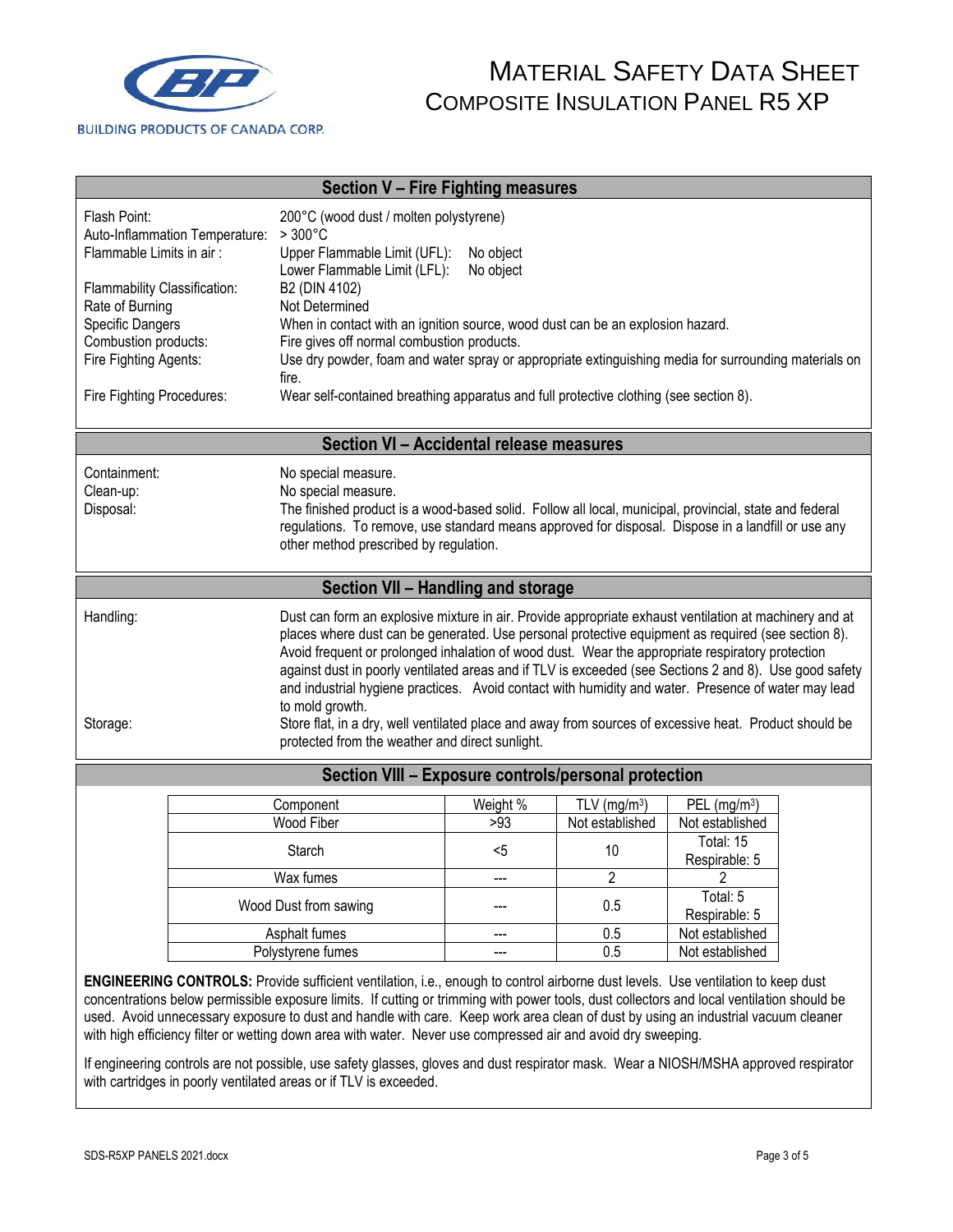

| Section IX - Physical and chemical properties                                                                                                                                                                                                                             |                                                                                                                                                                                                                                                                                                                                                                                                                      |  |  |
|---------------------------------------------------------------------------------------------------------------------------------------------------------------------------------------------------------------------------------------------------------------------------|----------------------------------------------------------------------------------------------------------------------------------------------------------------------------------------------------------------------------------------------------------------------------------------------------------------------------------------------------------------------------------------------------------------------|--|--|
| Appearance at 25°C:<br>Odor:<br>pH:<br>Density:<br><b>Melting Point:</b><br>Freezing Point:<br><b>Boiling Point:</b><br>Evaporation Rate:<br>Vapor Tension:<br>Vapor Density:<br>Relative Density (water = 1):<br>Solubility:<br>Decomposition Temperature:<br><b>VOC</b> | Solid<br>Neutral<br>No object<br>Not measured<br>No object<br>No object<br>No object<br>No object<br>No object<br>No object<br>< 1<br>Insoluble in water<br>Not measured<br>None                                                                                                                                                                                                                                     |  |  |
|                                                                                                                                                                                                                                                                           | Section X - Stability and reactivity                                                                                                                                                                                                                                                                                                                                                                                 |  |  |
| Stability:<br>Condition to avoid:<br>Incompatibility:<br>Hazardous Polymerization<br>Hazardous Decomposition                                                                                                                                                              | Stable.<br>Contact with moisture and humidity may alter the product and even cause some mold development.<br>None known<br>Will not occur<br>The decomposition products are those expected from wood. These decomposition products may<br>include carbon oxides ad carbon particles. Thermal-oxidative degradation of wood produces irritating<br>fumes and gases.                                                   |  |  |
|                                                                                                                                                                                                                                                                           | Section XI - Toxicological information                                                                                                                                                                                                                                                                                                                                                                               |  |  |
| Acute Effects:<br>Chronic Effects/Carcinogenicity                                                                                                                                                                                                                         | None are known for the product. However, direct contact with any dust, including wood dust, can<br>mildly irritate mucous membranes of your nose and eyes. None are known for the product.<br>None are known for the product. However, repeated contact with wood dust can cause skin irritation,<br>dermatitis or respiratory sensitization or irritation, because of the quinolic content of some wood<br>essence. |  |  |
| Section XII - Ecological Information                                                                                                                                                                                                                                      |                                                                                                                                                                                                                                                                                                                                                                                                                      |  |  |
| <b>Environmental Toxicity:</b><br>Ecotoxicity Value:                                                                                                                                                                                                                      | This product has no known adverse effect on ecology<br>Not determined                                                                                                                                                                                                                                                                                                                                                |  |  |
| <b>Section XIII - Disposal considerations</b>                                                                                                                                                                                                                             |                                                                                                                                                                                                                                                                                                                                                                                                                      |  |  |
| Disposal:                                                                                                                                                                                                                                                                 | The finished product is a wood/polystyrene based solid. It may be recycled in local facilities. If unable<br>to recycle dispose of the material in accordance with all local, municipal, provincial, state and federal<br>regulations. Use standard means approved for disposal. Dispose in a landfill or use any other method<br>prescribed by regulation.                                                          |  |  |